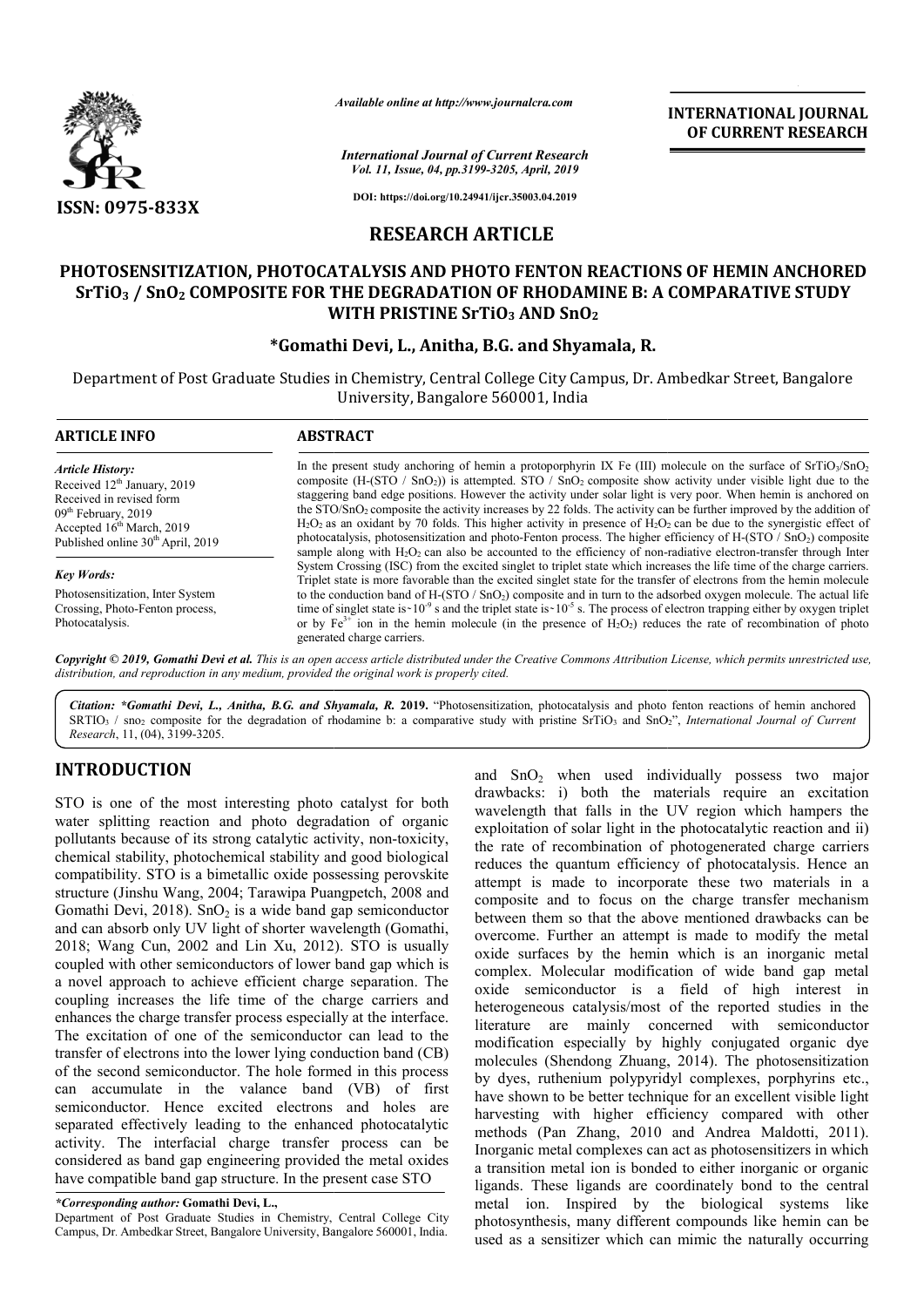reactions due to its excellent oxidative capacity. Hemin is a class of macrocyclic compound with rigid conjugate structure. Hemin shows strong absorption in the 400-450 nm region which is referred to as Soret band and also in the 500-700 nm region which is called Q-band. Hemin possess excellent chromophoric activity over the entire region of solar spectrum and it possess good electron donating properties due to their large  $\pi$  electron system. One of the most significant techniques to obtain efficient selective and reusable catalyst is to immobilize metalloporphyrins on the catalyst surface. The extension of the absorption in the visible region is due to the extensive system of the delocalized  $\pi$  electrons. Hemin is known to be a good photosensitizer due to the excellent photophysical properties like high quantum yield for inter system crossing with small singlet−triplet splitting energy and long triplet state life time. Anchoring of the hemin on the surface of the  $SrTiO<sub>3</sub> / SnO<sub>2</sub> (STO/SnO<sub>2</sub>)$  composite can be considered as hybrid of organic and inorganic counter parts with real excellent catalytic prospective.

### **MATERIALS AND METHODS**

Tetra butyl titanate (97%) was obtained from Sigma Aldrich. Citric acid, strontium nitrate, ethanol (HPLC grade), Hemin, acetonitrile AR and Tin chloride  $(SnCl<sub>2</sub>.2H<sub>2</sub>O)$  and dimethyl sulfoxide and acetonitrile (DMSO) were obtained from Merck Chemicals Limited. Hydrogen peroxide (30%w/v) was obtained from Sisco-Chemical Industries. Ammonia, Rhodamine B (RhB) and dimethyl sulfoxide, were obtained from SD Fine Chemicals. Double distilled water was used throughout the experiment.

**Preparation of STO, SnO2 and STO/ SnO2 composite:** STO and SnO<sub>2</sub> were prepared by using the methods reported earlier.  $STO/ \text{SnO}_2$  composite was prepared by mechano-chemical ball milling process. This process involves combining STO and  $SnO<sub>2</sub>$  in 1:1 ratio and subjecting it to the ball milling process in the reactor. During the process of ball milling 5-10 ml of water was added. The ball milling process was carried out for about 3 hours at a speed of 600 rpm. The obtained powder was dried at  $110^{\circ}$ C in an oven to obtain STO/SnO<sub>2</sub> composite.

**Preparation of H-(STO/ SnO<sub>2</sub>) composite:** Surface modification of  $STO/$  SnO<sub>2</sub> composite by hemin was carried out by immersing 1 g of the composite catalyst in 5 μM hemin solution (Aruna Kumari, 2015). The solvent used is 1:1 mixture of dimethyl sulfoxide and acetonitrile  $(DMSO/CH<sub>3</sub>CN)$ . The catalyst was immersed in the hemin solution for 24 h. Further the catalyst particles were separated by the centrifugation method and the sample was dried at room temperature.

**Characterization of the photo catalysts:** The prepared samples were characterized by the following techniques. The powder X-ray diffraction (PXRD), Fourier transform infrared (FTIR) spectra, absorption spectra (DRS), scanning electron microscopic (SEM) technique, EDX analysis, Brunner– Emmet–Teller (BET) studies. The details pertaining to characterization process and the elaborate experimental procedures are mentioned in our previous reports (Gomathi; Bui, 2013). The residual concentration of the Rh B at different time intervals during the reaction process was monitored by the UV-visible absorption technique at 554 nm  $(\lambda_{\text{max}})$ . Electrical impedance (EIS) measurements were carried out in an electrochemical work station (CH Instruments model

CH601E). The electrochemical cell consists of three electrodes. The working and the counter electrodes were made of Pt. The current / potential measurements were made with respect to Ag/AgCl standard electrode. The electrolytes used is a mixture of  $[K_3$  Fe  $(CN_6)$ ] and  $[K_4$  Fe  $(CN_6)$ ] in 0.5 M KCl solution. Working electrode was prepared by using graphite powder along with the appropriate amount of photo catalysts sample in the ratio of 80:20. Few drops of silica gel is used as a binder. The resulted paste is packed into the cavity of polypropylene tube (2.55 mm internal diameter and 5mm depth). Copper wire is used as an electrical contact.

### **RESULTS AND DISCUSSION**

*PXRD studies:* PXRD patterns of STO,  $SnO_2$  STO/ $SnO_2$ composite and H-(STO/ $SnO<sub>2</sub>$ ) composite are given in Fig. 1 a & b).The peaks pertaining to STO can be represented by the following 2θ values of 32.35˚ (110), 39.91˚ (111), 46.42˚ (200), 57.72˚ (211), 67.74˚ (220) and 77.09˚ (310) (JCPDS card No: 74-1296). These 2θ peaks were observed distinctly in STO, STO/ SnO<sub>2</sub> composite and H- $(STO/ SnO<sub>2</sub>)$  composite samples. The peaks corresponding to  $SnO<sub>2</sub>$  were observed at 2 $\theta$ values of 26.61° (110), 33.89° (101), 37.95° (200), 51.78° (211), 54.75˚ (220), 57.82˚ (002), 61.87˚ (310), 64.71˚ (112), 65.93˚ (301), 71.27˚ (202) and 78.71˚ (321) (JCPDS card of SnO<sub>2</sub>, No. 41-1445). SnO<sub>2</sub>, STO/ SnO<sub>2</sub> composite and H-(STO/ SnO2) composite samples show these distinct peaks (the numbers in the parenthesis indicates the hkl values). From the PXRD pattern it could be concluded that there was no detectable change in the structure of either  $STO$  or  $SnO<sub>2</sub>$  in both the composites. Anchoring of hemin on the surface of STO/ SnO<sub>2</sub> composite had not influenced any structural change. No characteristic peak corresponding to hemin was observed since the concentration of hemin was well below the PXRD detection limit. The PXRD results confirmed the existence of both STO and  $SnO<sub>2</sub>$  in the composite. Percentage composition of STO and  $SnO<sub>2</sub>$  in the STO/  $SnO<sub>2</sub>$  composite is further confirmed by the qualitative analysis and the values were found to be 50 % for each of individual constituent respectively (Gomathi, 2018).

**UV-Visible absorption spectral studies:** The Fig.2 shows absorption spectra of  $STO$ ,  $SnO<sub>2</sub>$ ,  $STO$  /  $SnO<sub>2</sub>$  composite and H-(STO  $/$  SnO<sub>2</sub>) composite samples. STO exhibits a strong absorption band in the UV region corresponding to chargetransfer from the VB to CB at 389 nm. The band gap energy values were calculated by using the formula  $E_g = 1240/\lambda$ , where  $\lambda$  is the wavelength of maximum absorption of the catalyst. The optical absorption threshold for  $SnO<sub>2</sub>$ ,  $STO$  /  $SnO<sub>2</sub>$ composite and H- $(STO / SnO<sub>2</sub>)$  composite samples were observed at 344 nm, 395 nm and 436 nm corresponding to the band gap of 3.6 eV, 3.12 eV and 2.84 eV respectively. The hemin anchored sample shows red shift in the absorption towards the visible region. This extension in the absorption towards the visible region could be due to the delocalization of  $\pi$ -electrons in the porphyrin ring (Soret bands). The expansion of the Q-band region around 450-550 nm corresponds to the  $a_{2u}(\pi)$  to  $e_{g*}(\pi)$  transition for H-(STO / SnO<sub>2</sub>) composite. This prominent absorption confirms the presence of chemisorbed hemin molecules on the surface of  $STO / SnO<sub>2</sub>$  composite.

**FTIR studies:** FTIR spectra provide specific information about the molecular structure, chemical bonding and molecular environment (Fig. 3 a&b).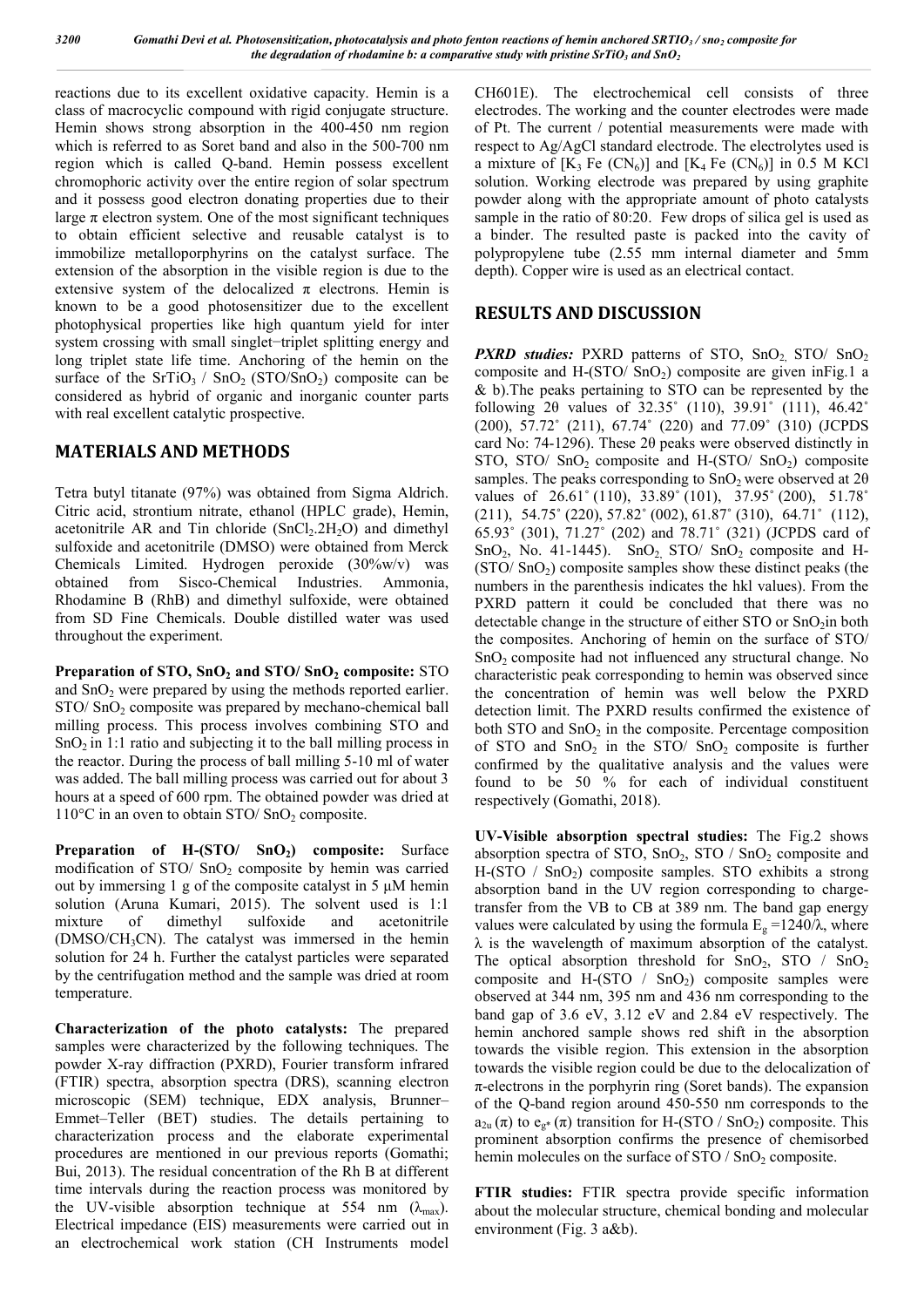

**Fig. 1. PXRD patterns of (a) STO, SnO2, STO/ SnO SnO2 composite and**  (b) STO/ SnO<sub>2</sub> composite and H-(STO/ SnO<sub>2</sub>) composite



Fig. 2. UV-visible absorption spectra of STO, SnO<sub>2</sub>, STO / SnO<sub>2</sub> **composite and H-(STO / SnO2) composite samples )** 

The FTIR spectra of the hemin system can be better understood by considering its structure as shown in the scheme. 1 which shows the protoporphyrin (IX) ring system with Fe (III) occupying the center of its cavity along with a coordinated chloride ion. The Fe (III) center is square pyramidal in geometry, due to the high spin penta coordination of ligands. The porphyrin ring has several side chains like carboxyethyl, vinyl and methyl groups. Fig. 3 shows the FTIR spectra of STO,  $SnO<sub>2</sub>$ , STO /  $SnO<sub>2</sub>$  composite and H-(STO / SnO2) composite samples. STO shows characteristic band around 447 cm<sup>-1</sup> and 537 cm<sup>-1</sup> are corresponding to the bending and stretching vibration of Ti-O bonds in  $TiO_6$  octahedron.  $SnO<sub>2</sub> shows peak splitting around 400 nm to 600 nm$ corresponding to the asymmetric and symmetric starching of Sn-O in Sn-O-Sn bond. In the case of  $STO / SnO<sub>2</sub>$  composite and H-STO  $/$  SnO<sub>2</sub> composite, these vibrations overlap with one another and speculation of such vibrations becomes rather difficult. The hemin anchored sample shows two characteristics broad bands around 3480-3600  $cm^{-1}$  and 1640 cm−1 are ascribed to the stretching and bending modes of vibrations of chemisorbed and /or physisorbed  $H_2O$  molecule

on the catalyst surface, which confirms the existence of Ti-OH vibration. Further, these peaks also confirm the presence of uncoordinated -COOH group and hydrogen bonded -COOH groups of adsorbed hemin molecule. The spectra of hemin groups of adsorbed hemin molecule. The spectra of hemin anchored catalysts show an highly intense band at  $1020 \text{ cm}^{-1}$ due to the C-O stretching vibration and a split peak around 1450-1400 cm−1 corresponding to C=O vibrations of surface bound carboxylic acid and hydrogen bonded carboxylic acid respectively. FTIR study confirms the binding of hemin molecule to the metal oxide surface through O=C-O-Ti bond. due to the C-O stretching vibration and a split peak aroun 1450-1400 cm<sup>-1</sup> corresponding to C=O vibrations of surface bound carboxylic acid and hydrogen bonded carboxylic acides respectively. FTIR study confirms the bind



**Scheme. 1. Structure of hemin**



**Fig. 3. The FTIR spectra of STO, SnO SnO2, STO/SnO2 composite and H-(STO/SnO2) composite samples ) composite** 

**SEM analysis:** The surface morphology of all the samples **SEM analysis:** The surface morphology of all the samples were studied from the SEM images (Fig. 4). The morphology of the unmodified catalysts were found to be spherical and the of the unmodified catalysts were found to be spherical and the composites show agglomeration. The morphology of H-(STO /  $SnO<sub>2</sub>$ ) composite sample is very much similar to the STO / SnO2 composite. EDX technique was used to determine the  $SnO<sub>2</sub>$  composite. EDX technique was used to determine the composition of H-(STO /  $SnO<sub>2</sub>$ ) composite which shows the presence of all the elements Sr, Ti, Sn, O, Fe, N, C and Cl (Fig. 5) and Table.1 shows the weight percentages of respective elements in H- $(STO / SnO<sub>2</sub>)$  composite sample. 5) and Table.1 shows the weight percentages of respective elements in H-(STO  $/$  SnO<sub>2</sub>) composite sample.

**XPS studies:** XPS technique is used to obtain more detailed XPS studies: XPS technique is used to obtain more detailed information on the chemical state of ions in the H-(STO /  $SnO<sub>2</sub>$ ) composite sample (Fig. 6). XPS spectra of O 1s shows two BE peaks at 529.6 eV and 532.2 eV for oxygen linked with Sr / Ti or Sn metal ion and the oxygen bonded to hydroxyl ion respectively.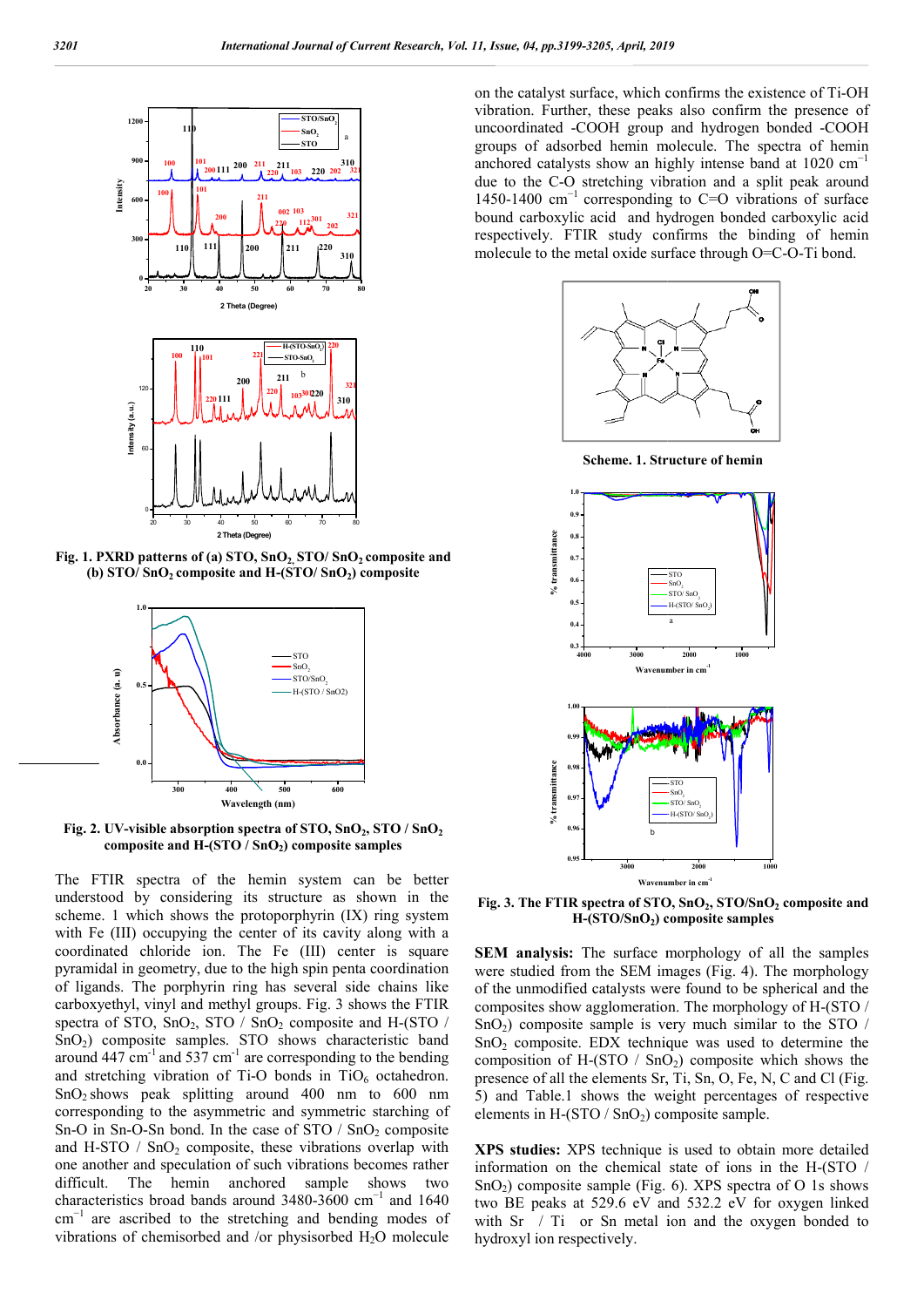

**Fig. 4. SEM images of (a) STO, (b)**  $SnO<sub>2</sub>$  **(c) STO /**  $SnO<sub>2</sub>$  **composite** and (d) H-(STO / SnO<sub>2</sub>) composite samples.



Fig. 5. EDX spectra of (a) STO, (b)  $SnO<sub>2</sub>$  and (c)  $H-(STO / SnO<sub>2</sub>)$ **composite samples.**

C1s spectrum shows the five distinct peaks corresponding to 284.4 eV (C–C), 285.8 eV (C–N), 286.4 eV (C–O), 288.6 eV  $(C=O)$  and 288.79 eV  $(O-C=O)$ . N 1s spectrum shows a single BE peak at 399.3 eV corresponding to the four chemically

equivalent N atoms which are bound to the central Fe atom in the porphyrin ring. The XPS spectrum of Fe 2p has three BE equivalent N atoms which are bound to the central Fe atom in the porphyrin ring. The XPS spectrum of Fe 2p has three BE peaks at 709.75 eV (Fe 2 p  $_{3/2}$ ), 714.37 eV (Fe 2 p 1/2), and a satellite peak at 712.28 eV. The BE peaks of Fe 2  $p_{3/2}$  are usually expected to be found between 710.6 and 711.2 eV. The shift observed in the present case is due to the strong interaction. Similarly N 1s BE peak is expected at 401.8 eV. But in the present case the BE peak is shifted by  $\sim$ 1.5 eV suggests a strong interaction of hemin molecule with STO  $/SnO<sub>2</sub>$  composite. y expected to be found between 710.6 and 711.2 eV. The observed in the present case is due to the strong ction. Similarly N 1s BE peak is expected at 401.8 eV. <br>In the present case the BE peak is shifted by ~1.5 eV



Fig. 6. High resolution XPS spectra of O1s, C1s, N1s and Fe 2p spectrum of H-(STO / SnO<sub>2</sub>) composite sample.

**Electrical Impedance study (EIS):**  Electrical impedance spectroscopy is an effective technique for probing the resistance offered by the material for the conduction of current. The magnitude of the arc radius determines the resistivity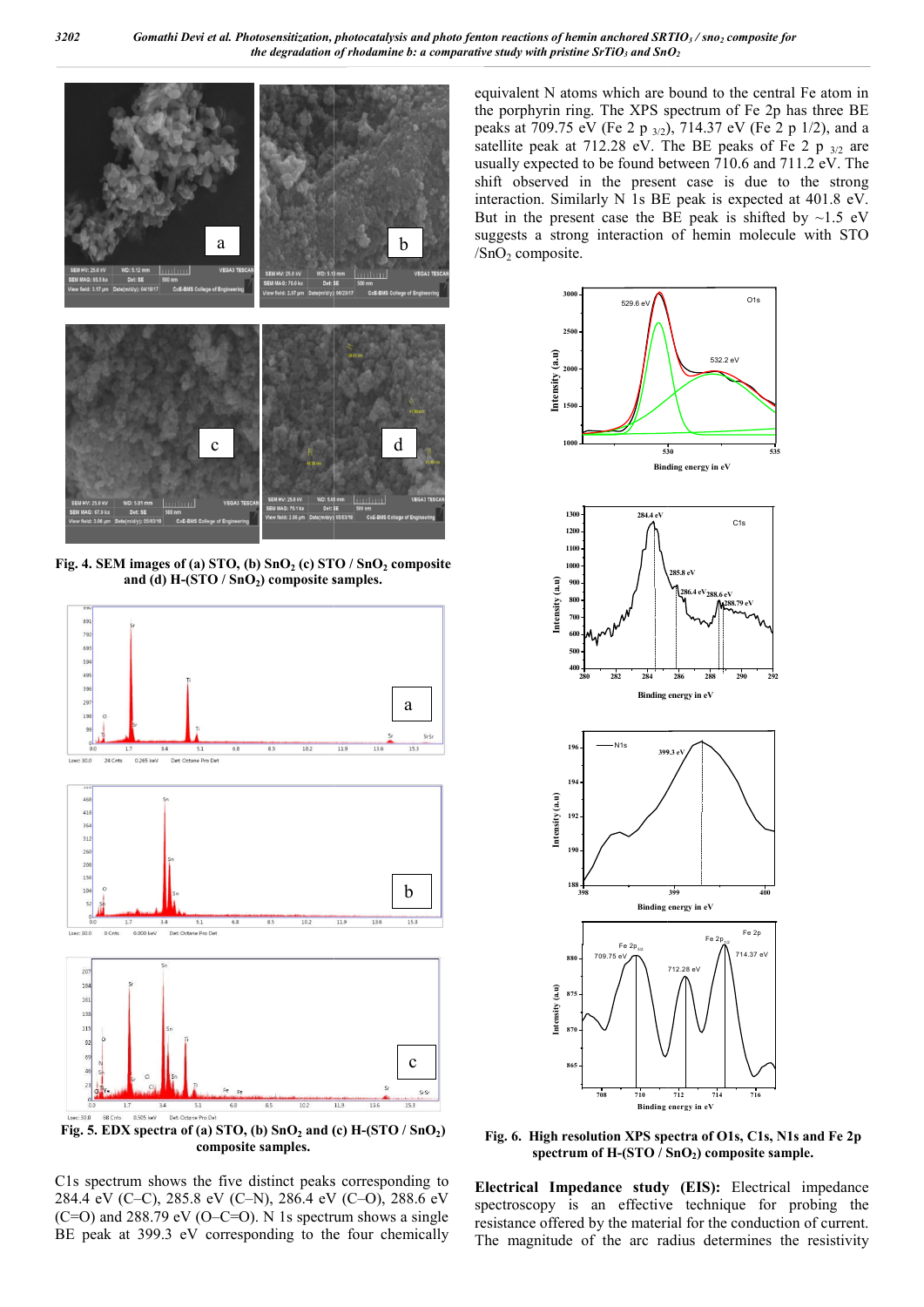offered by the catalyst system. Smaller the arc radius higher will be the charge transfer efficiency and vice versa. EIS of all the samples are shown in Fig. 7. H- $(TO / SnO<sub>2</sub>)$  composite sample shows lowest radius compared to all the other samples. STO and  $SnO<sub>2</sub>$  show almost similar high resistivity. The resistivity of the  $STO / SnO<sub>2</sub>$  composite is less than the  $STO$ and  $SnO<sub>2</sub>$  samples and it is higher than the H- $(STO/SnO<sub>2</sub>)$ composite.



**Fig. 7 Electrical Impendence spectra of STO, SnO composite and H-(STO / SnO2) composite samples**



**Fig. 8 plot of ln**  $C/C_0$  versus time in minutes for the degradation **of RhB**

**Photocatalytic activity:** The photocatalytic activity of STO,  $SnO<sub>2</sub>$ , STO / SnO<sub>2</sub> composite and H-(STO / SnO<sub>2</sub>) composite samples were evaluated for degradation of RhB under the solar light irradiation. The activity of STO and  $SnO<sub>2</sub>$  was very poor due to their higher band gaps.  $STO / SnO<sub>2</sub>$  composite showed only 16 % degradation under the illumination of solar light with the rate constant values of  $0.133 \times 10^{-2}$  min<sup>-1</sup> and  $0.081 \times 10^{-2}$  min<sup>-1</sup> respectively. H-(STO/SnO<sub>2</sub>) composite showed 99 % degradation in 60 min time duration with rate constant value of  $6.72 \times 10^{-2}$  min<sup>-1</sup> due to the photosensitization process by hemin molecule. Further the degradation reaction using H-(STO / SnO<sub>2</sub>) composite was carried out in the presence of an oxidant like  $H_2O_2$ . This reaction showed presence of an oxidant like  $H_2O_2$ . This reaction showed remarkable increase in the reaction rate and the degradation was completed within 30 min with a rate constant value of  $21.408 \times 10^{-2}$  min<sup>-1</sup>. Fig. 8 shows the extent of degradation of RhB versus irradiation time for all the four mentioned catalysts systems. The photocatalytic activity shows the following increasing order:  $RhB + hemin < SnO_2 < STO < RhB < STO$  /  $SnO_2 \leq H-(STO / SnO_2) \leq H-(STO / SnO_2)$  composite +  $H_2O_2$ . The plot of  $\ln C/C_0$  versus time in minute gives a straight line with negative slope which is equal to  $-k$ , which demonstrates with negative slope which is equal to  $-k$ , which demonstrates that the reaction was found to follow approximately first order kinetics (Fig. 8).  $C_0$  and C are the concentration of RhB at time zero and at time t and k is the reaction rate constant.

Results shows that the RhB itself can absorb solar light and self-destruction takes place which shows that 11 % degradation in 60 min. Further the reaction in which both RhB and hemin are taken, the degradation efficiency was reduced to 4%. This are taken, the degradation efficiency was reduced to 4%. This can be due to the recombination of photo generated electrons migrated from RhB to hemin due to the staggering of HOMO migrated from RhB to hemin due to the staggering of HOMO and LUMO energy levels of both these molecules (Shendong Zhuang, 2014 and Pan Zhang, 2010). The enhanced activity of  $H$ -(STO / SnO<sub>2</sub>) composite along with the  $H_2O_2$  oxidant can be attributed to: i) photosensitization by both hemin and RhB molecules; ii) occurrence of photo Fenton type of reactions due to the presence of  $H_2O_2$  and Fe which exists in multiple attributed to: i) photosensitization by both hemin and RhB molecules; ii) occurrence of photo Fenton type of reactions due to the presence of  $H_2O_2$  and Fe which exists in multiple oxidation states (Fe<sup>2+</sup> and Fe<sup>3+</sup>); positions of composite with respect to hemin and RhB and iv) efficient separation of photoinduced electron hole pairs. The photocatalytic degradation reaction can different ways: i) photoexcitation of electrons from VB to the different ways: i) photoexcitation of electrons from VB to the CB due to the mixing up of energy levels of STO and  $SnO<sub>2</sub>$  and ii) photosensitization by hemin or RhB molecule where ii) photosensitization by hemin or RhB molecule where anelectron is excited from highest occupied molecular orbital (HOMO) to lowest unoccupied molecular orbital (LUMO). (HOMO) to lowest unoccupied molecular orbital (LUMO).<br>This electron further moves into the CB of either STO or  $SnO<sub>2</sub>$ semiconductor. The percentage degradation and rate constant values of all the experiments are given Table 1. values of all the experiments are given Table alts shows that the RhB itself can absorb solar light and destruction takes place which shows that 11 % degradation 0 min. Further the reaction in which both RhB and hemin of composite with respect to hemin and RhB and iv)<br>separation of photoinduced electron hole pairs. The<br>llytic degradation reaction can proceed in two 3205, *April, 2019*<br>
at the RhB itself can<br>
at the RhB itself can<br>
hexes place which shows<br>
pradation efficiency was praction in which<br>
pradation efficiency was precombination of phB to hemin due to the<br>
proposite along 2

**Table 1. Type of catalyst, duration of the reaction time period, %**  Table 1. Type of catalyst, duration of the reaction time period, % degradation and the rate constant values for STO, SnO<sub>2</sub>, STO /  $SnO<sub>2</sub>$  composite and H-(STO /  $SnO<sub>2</sub>$ ) composite samples for the **degradation of RhB**

| Reaction              | Time in min | % degradation | $k \times 10^{-2}$ (min <sup>-1</sup> ) |
|-----------------------|-------------|---------------|-----------------------------------------|
| $RhB + hemin$         | 60          | 3.5           | 0.072                                   |
| SnO <sub>2</sub>      | 60          |               | 0.08                                    |
| <b>STO</b>            | 60          |               | 0.13                                    |
| RhB                   | 60          | 11            | 0.22                                    |
| STO/SnO <sub>2</sub>  | 60          | 16            | 0.33                                    |
| $H-(STO / SnO2)$      | 60          | 99            | 6.72                                    |
| $H-(STO / SnO2)+H2O2$ | 30          | 99 9          | 21.4                                    |



Scheme 2: Electronic energy levels of RhB, hemin, STO / SnO<sub>2</sub> **composite with respect to vacuum representing various electronic transitions and interfacial charge transfer process depicting the**  transitions and interfacial charge transfer process depicting the generation of highly active singlet oxygen  $(^{1}O_{2} \uparrow \downarrow \uparrow \downarrow)$  from less **active triplet oxygen**  ${}^3O_2$  **(** $\uparrow \uparrow$ **).** 

The stepwise vectorial electron transfer takes place in the following way (Scheme 2): i) from the LUMO of RhB to LUMO of hemin (path I); ii) from LUMO of hemin to HOMO of RhB showing recombination of photogenerated charge carriers (path II); iii) from the LUMO of RhB / hemin to the CB of STO /  $SnO_2$ composite (path III). The excitation of RhB can be expressed in the following way: way (Scheme 2): i) from the LUMO of RhB to<br>hemin (path I); ii) from LUMO of hemin to HOMO<br>howing recombination of photogenerated charge<br>ath II); iii) from the LUMO of RhB / hemin to the<br> $\frac{1}{SnO_2}$ composite (path III). T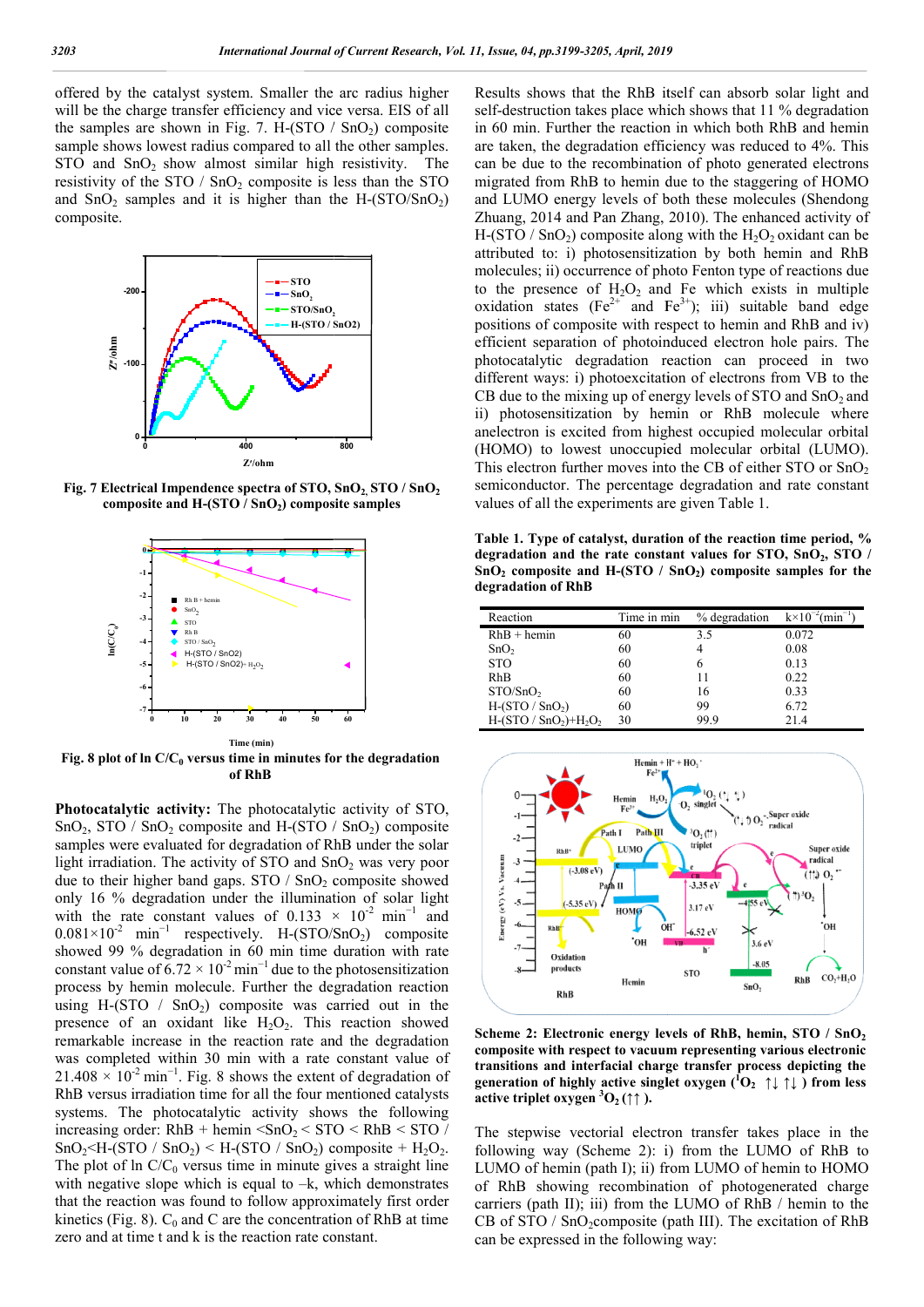| $RhB + h\nu \xrightarrow{visible light} RhB^*$ | Excitation of dye                                                                                                         | (8.1) |
|------------------------------------------------|---------------------------------------------------------------------------------------------------------------------------|-------|
|                                                | $RhB^* + H(\text{STO/SnO}_2) \rightarrow RhB^* + H(\text{STO/SnO}_2)(e_{cg})$ Electron injection via hemin/directly (8.2) |       |

Hemin [H] can be activated from its ground state to excited singlet state  ${}^{1}[H]^{*}$  through one photon absorption under visible light. The  $\lambda_{\text{max}}$  of hemin can be observed in the visible light region due to the presence of extensive conjugation system along with its delocalized  $\pi$  electrons. These excited singlet states could be relaxed to the lowest excited triplet state  ${}^{3}[H]^{*}$ through non-radiative Inter System Crossing (ISC) path way [11]. The life time of singlet state is quite shorter  $\sim 10^{-9}$  s than the life time of the triplet excited state  $10^{-5}$  s, which gives enough time for the subsequent transfer of excited electrons to the CB of STO or  $SnO<sub>2</sub>$  in the H-(STO /  $SnO<sub>2</sub>$ ) composite, since the LUMO of hemin molecule is situated above the CB of STO [11]. The band edge positions of STO and  $SnO<sub>2</sub>$  in the composite can be found by using the following formulae:

$$
E_{CB} = \chi - E^e - 0.5E_g
$$
  

$$
E_{VB} = E_{CB} + E_g
$$

Where,  $E_{CB}$  and  $E_{VB}$  are the CB and VB edge potentials,  $\chi$  is the absolute electro negativity of the semiconductor, which is the geometric mean of the electro negativity of the constituent atoms.  $E_e$  is the energy of free electrons on the hydrogen scale (4.5 eV),  $E_g$  is the band gap energy of the semiconductor.  $E_{CB}$ and  $E_{VB}$  of STO were determined to be  $-1.145$  and 2.025 eV, while those of  $SnO<sub>2</sub>$  are positioned at -0.05 and 3.55 eV vs. NHE (normal hydrogen electrode) respectively.  $E_{CB}$  of  $SnO<sub>2</sub>$ lies below the  $E_{CB}$  of STO thus, the electrons captured in the CB of STO would smoothly transfer to the CB of  $SnO<sub>2</sub>$  in the composite. The electrons in the CB of  $SnO<sub>2</sub>$  cannot react with molecular  $O_2$  to produce  $O^2$  radicals because of unsuitable band edge positions. But the electrons in the CB of STO could react with molecular  $O_2$  to produce  $O^{2-}$  and radicals. These  $O^{2-}$  in turn reacts with water to give peroxo radical (HOO'), which ultimately give rise to highly active 'OH radicals. On the other hand the holes in the VB of hemin can react with water molecule or hydroxyl anion to produce hydroxyl free radicals. Thus, the recombination of photogene rated electrons and holes could be quenched to the maximum extent, which in turn facilitates the photo catalytic degradation of RhB dye. The various proposed reaction path ways can be summarized as follows:

| $[H] + hv \xrightarrow{\text{visible light}} {}^1[H]^* \Box \Box \xrightarrow{\text{Non-radiative ISC}} {}^3[H]^* \quad \text{Excitation of hemin}$ | (8.3) |
|-----------------------------------------------------------------------------------------------------------------------------------------------------|-------|
| $1 \text{ or } 3$ [H] <sup>*</sup> $\rightarrow$ H <sup>+</sup> + e                                                                                 | (8.4) |
|                                                                                                                                                     |       |

 $e + H-(STO/SnO<sub>2</sub>) \rightarrow H-(STO/SnO<sub>2</sub>)(<sup>-</sup>e<sub>CB</sub>)$  ${\rm Electron}$  transfer from hemin  $(8.5)$ H-(STO/SnO<sub>2</sub>)( $e_{CB}$ ) +O<sub>2</sub>  $\rightarrow$  O<sub>2</sub><sup>+</sup> +H-(STO/SnO<sub>2</sub>)<sup>+</sup> Electron trapping by molecular oxgen (8.6)

| $H-(STO/SnO_2)(^+e_{CP})+O_2$ <sup>+</sup> + $H^+ \rightarrow H-(STO/SnO_2)+HOO'$ |                       |        |
|-----------------------------------------------------------------------------------|-----------------------|--------|
| $HOO^{\bullet} + H^+ \rightarrow H_2O_2$                                          |                       | (8.8)  |
| $H, O, +e_{cs} \rightarrow HO^* + OH^-$                                           |                       | (8.9)  |
| $H-(STO/SnO_2)^+ + OH^- \rightarrow H-(STO/SnO_2) + HO'$                          |                       | (8.10) |
| $RhB^* / RhB + O, \rightarrow \rightarrow \rightarrow CO, +H, O,$                 | Minerlization process | (8.11) |
| $RhB^*$ / $RhB+HO^* \rightarrow \rightarrow \rightarrow CO$ , $+H, O$ ,           | Minerlization process | (8.12) |
|                                                                                   |                       |        |

The possibility of formation of highly active singlet oxygen in the case of porphyrins is confirmed by the previous study. Formation of singlet oxygen  $[{}^{1}O_{2}]$  is possible by the electron transfer from the LUMO of hemin molecule directly to the triplet state of oxygen or by two step electron transfer process i) electron transfer from the LUMO of the hemin molecule to the CB of STO and ii) electron transfer from the CB of STO to

the triplet oxygen state. Singlet oxygen  $[{}^{1}O_{2}]$  can enhance the rate of oxidation of pollutant RhB molecule. In addition to this, upon addition of  $H_2O_2$  as a strong electron acceptor the rate of the reaction is enhanced by 4 folds for H-(STO  $/$  SnO<sub>2</sub>) composite with a rate constant  $21.408 \times 10^{-2}$  min<sup>-1</sup>. There is a remarkable enhancement in the rate of photocatalytic degradation due to the continuous cyclic process in which  $Fe<sup>3+</sup>$ ion of hemin reacts with  $H_2O_2$  to generate  $Fe^{2+}$  ion and peroxo radical (HOO) and this free radical in turn can react with  $Fe<sup>2+</sup>$ ion in presence of  $H^+$  ions to regenerate  $Fe^{3+}$  ion and  $H_2O_2$ . The  $H_2O_2$  can act as an electron acceptor and traps the photo generated electrons. Hopping of electron between  $Fe<sup>2+</sup>$  and  $Fe<sup>3+</sup>$ oxidation states is common in the photo-Fenton type of process. When  $Fe<sup>3+</sup>$  accepts the electron its stability is lost and this type of trapping is called as shallow trapping.

$$
H_2O_2 + Fe^{3+} \to Fe^{2+} + HO_2^{\bullet} + H^+ \tag{8.13}
$$

$$
Fe^{-+} + HO_2 \rightarrow Fe^{-+} + H_2O_2 \tag{8.14}
$$
  
H, O, +O, - $\rightarrow$  HO' + HO<sup>-</sup> + O, (8.15)

# **Conclusion**

 $STO$  and  $SnO<sub>2</sub>$  are wide band gap metal oxide semiconductors which shows activity only under UV-light. But when these two semiconductor materials are coupled with one another in a composite, they show activity under visible light due to the staggering of band edge positions. However the activity under solar light irradiation is very low due to the higher extent of recombination of photogenerated charge carriers. Photosensitization process dominates when hemin is anchored on the STO/SnO<sub>2</sub> composite. The synergistic effect between photo catalysis and photo Fenton process increases the activity of H-(STO/SnO<sub>2</sub>) composite in presence of  $H_2O_2$  as an oxidant and the reaction rate increases by 70 folds. The higher efficiency of H- $(STO/SnO<sub>2</sub>)$  composite sample along with  $H<sub>2</sub>O<sub>2</sub>$  can also be accounted to the efficiency of non-radiative electron-transfer process through ISC from excited singlet to triplet state increasing the life time of the charge carriers. Triplet state is more favorable than the excited singlet state for the transfer of photo generated electrons from the hemin molecule to the CB of H-(STO  $/$  SnO<sub>2</sub>) composite. These electrons in turn are transferred to the adsorbed oxygen molecule. The limiting parameter in all the reactivity studies is the life time of a particular state. The actual life time of singlet state is  $\sim 10^{-9}$  s and the triplet state is  $\sim 10^{-5}$  s. A short lived state of high reactivity can be less efficient in the reaction than a long lived state of lower reactivity. The process of electron trapping either by oxygen triplet or by  $Fe<sup>3+</sup>$  ion in the hemin molecule (in the presence of  $H_2O_2$ ) reduces the recombination of photo generated charge carriers to a greater extent.

**Funding:** University grants commission, Government of India for DSA-SAP program.

**Conflict of interest:** There are no conflict of interest.

#### **REFERENCES**

- Martı´nez-de la Cruz A., U.M. Garcı´a Pe´ rez. 2010. "Rapid Mineralization of Rhodamine B Wastewater by Microwave Synergistic Fenton-Like Oxidation Process" Mater. Res. Bull. 45: 135-141.
- A. Martínez-de la Cruz, S.M.G. Marcos Villarreal, Leticia M. Torres-Martínez, E. López Cuéllar, U. Ortiz Méndez. 2008. "Photoassisted degradation of rhodamine B by